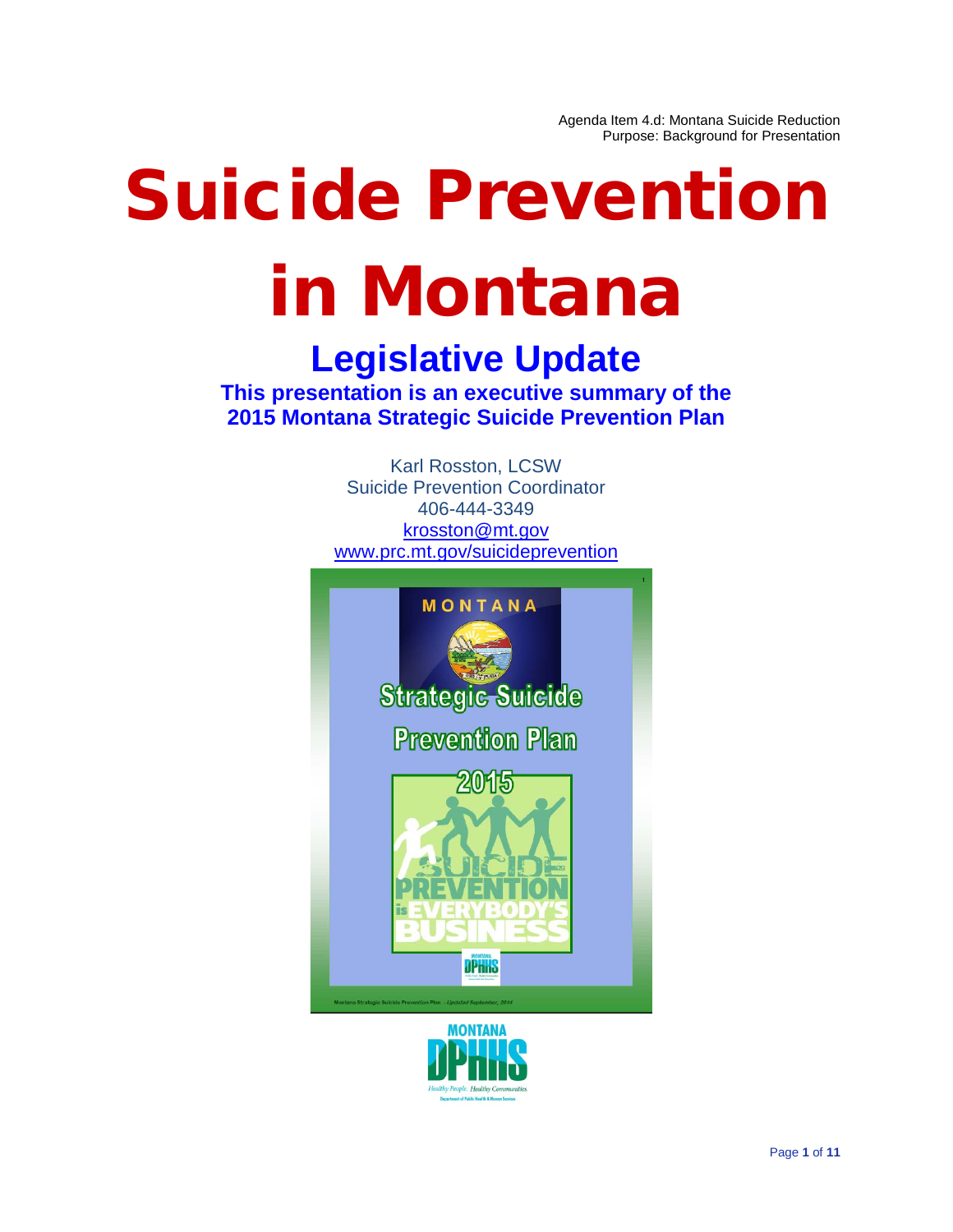**"Suicide is a particularly awful way to die: the mental suffering leading up to it is usually prolonged, intense, and unpalliated. There is no morphine equivalent to ease the acute pain, and death not uncommonly is violent and grisly. The suffering of the suicidal is private and inexpressible, leaving family members, friends, and colleagues to deal with an almost unfathomable kind of loss, as well as guilt. Suicide carries in its aftermath a level of confusion and devastation that is, for the most part, beyond description."**

**Kay Redfield Jamison, Ph.D. Professor of Psychiatry Johns Hopkins University "Night Falls Fast: understanding suicide", pg. 24**

#### **Suicide Fact Sheet**

*Source: Center for Disease Control – WISQARS website, [http://www.cdc.gov/injury/wisqars/index.html,](http://www.cdc.gov/injury/wisqars/index.html) (July, 2014), 2011 National Vital Statistics Reports (June, 2014)*

- $\div$  For the first time, suicide has surpassed car accidents as the No. 1 cause of injuryrelated death in the United States. There has been a 15% increase in the number of suicides in the United States between 2000-2009. (American Journal of Public Health, November, 2012)
- In 2011 there were **39,518 suicides in the U.S.** (108 suicides per day; 1 suicide every 13.3 minutes). This translates to an annual **suicide rate of 12.7 per 100,000**.
- Suicide is the tenth leading cause of death.
- Males complete suicide at a rate four times that of females. However, females attempt suicide three times more often than males.
- Firearms remain the most commonly used suicide method, accounting for 51% of all completed suicides.
- $\cdot$  Up to 45% of individuals who die by suicide visit their primary care provider within a month of their death.
- $\cdot$  20% of those who die by suicide visited their primary care provider within 24 hours of their death

#### **Suicide among Children**

- In 2011, **287 children ages 5 to 14 completed suicide in the U.S. (increase from 274 in 2010)**
- Suicide rates for those between the **ages of 5-14 increased 60%** between 1981 and 2010.

#### **Suicide among the Young**

- $\div$  Suicide is the 2nd leading cause of death among young (15-24) Americans; only accidents and homicides occur more frequently. In **2011, there were 4,822 suicides by people 15-24 years old** (increase from 4,600 in 2010)
- \* Youth (ages 15-24) suicide rates increased more than 200% from the 1950's to the mid 1990's. The rates dropped in the 1990's but went up again in the early 2000's.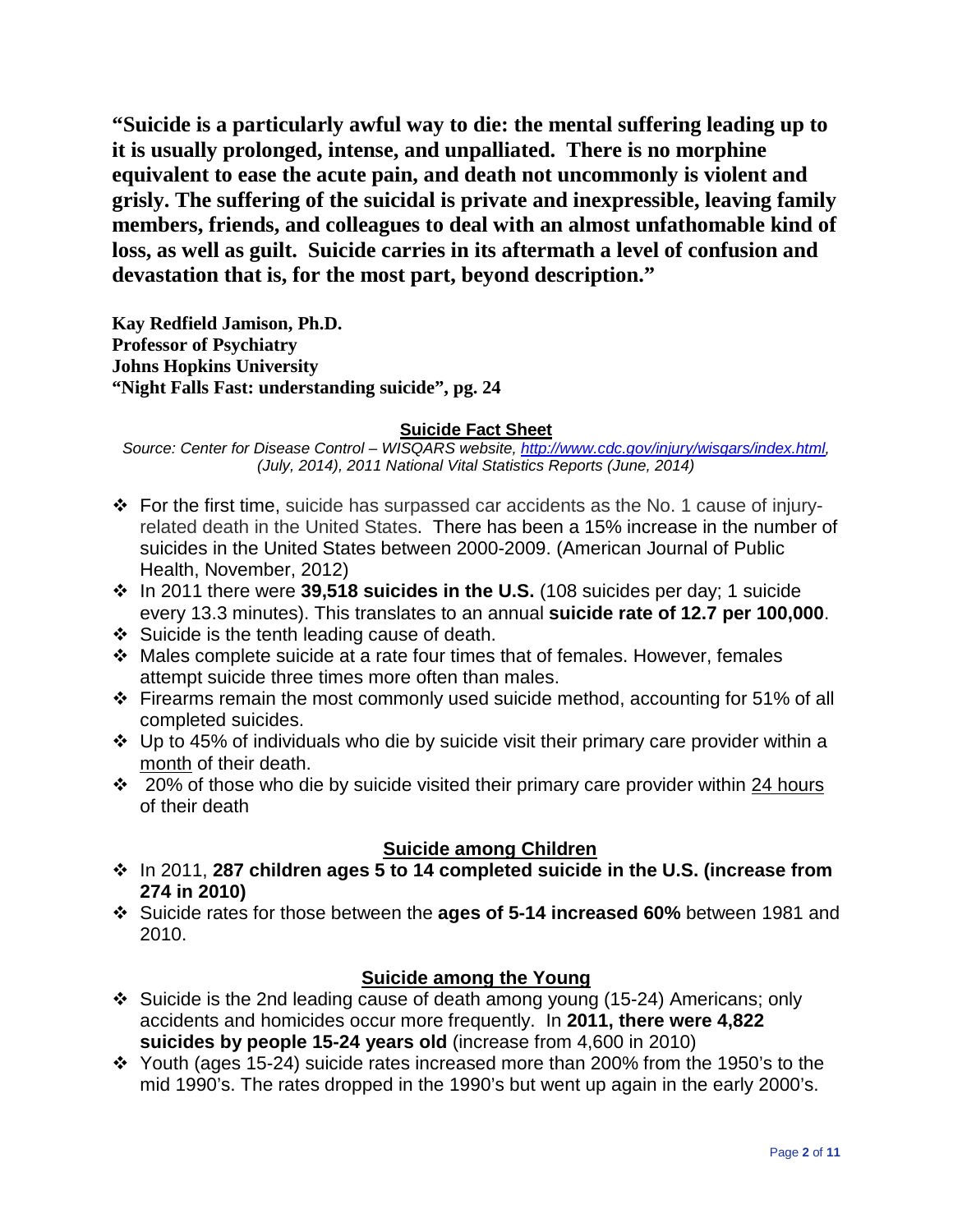- Within a typical high school classroom, it is likely that three students (one boy and two girls) have made a suicide attempt in the past year.
- *Most* adolescent suicide attempts are precipitated by interpersonal conflicts. The intent of the behavior appears to be to effect change in the behaviors or attitudes of others.
- The biggest factor associated with adolescent suicidal ideations is parental disconnect (not feeling validated or accepted by their parents)

#### **Suicide among our Veterans**

Source: Source: Kemp & Bossarte, R, Suicide Data Report, 2012 (2013), Department of Veteran Affairs

- $\div$  The VA estimates the suicide rate for young veteran men between the ages 18-29 is around 56 per 100,000 (compared to 20 for non-vet males 18-29)
- $\cdot$  In the US, a veteran dies by suicide every 65 minutes, 22 a day, or over 8,000 suicides a year.
- $\cdot \cdot$  The suicide rate for the Army is 20 per 100,000, compared to 12 for the nation.
- Between 2004 and 2013, there were 566 suicides by Montana veterans of all ages (Office of Epidemiology and Scientific Support, Montana DPHHS, August, 2014), which gives Montana veterans an estimated rate of 54 per 100,000

#### **Suicide among College Students**

- It is estimated that there are more than **1,100 suicides on college campuses per year**.
- **1 in 12** college students has made a suicide plan (**2nd leading cause of death**)
- In 2000, the American College Health Association surveyed 16,000 college students from 28 college campuses.
	- **9.5% of students had seriously contemplated suicide.**
	- An estimated **24,000 suicide attempts** occur annually among US college students age 18-24 (JAMA).

*Source: American Association of Suicidology webpage. [http://www.suicidology.org/web/guest/stats-and](http://www.suicidology.org/web/guest/stats-and-tools/statistics)[tools/statistics](http://www.suicidology.org/web/guest/stats-and-tools/statistics) , May 24, 2010, Journal of the American Medical Association (2006), Vol. 296, No. 5*

#### **Suicide among the Elderly**

- $\cdot$  In 2011, 6,321 Americans over the age of 65 died by suicide for a rate of 15.3 per 100,000
- $\div$  The rate of suicide for women typically stabilizes after age 64 (after peaking in middle adulthood)
- $\cdot$  85% of elderly suicides were male; the rate of male suicides in late life was 7 times greater than for female suicides.
- White men over the age of 85, who are labeled "old-old", were at the greatest risk of all age-gender-race groups. In 2011, the suicide rate for these men was 47.3 per 100,000.
- Elders who complete suicide:
	- 73% have contact with primary care physician within a month of their suicide. Nearly half of those people visited with their primary care physician within **two weeks** of their suicide.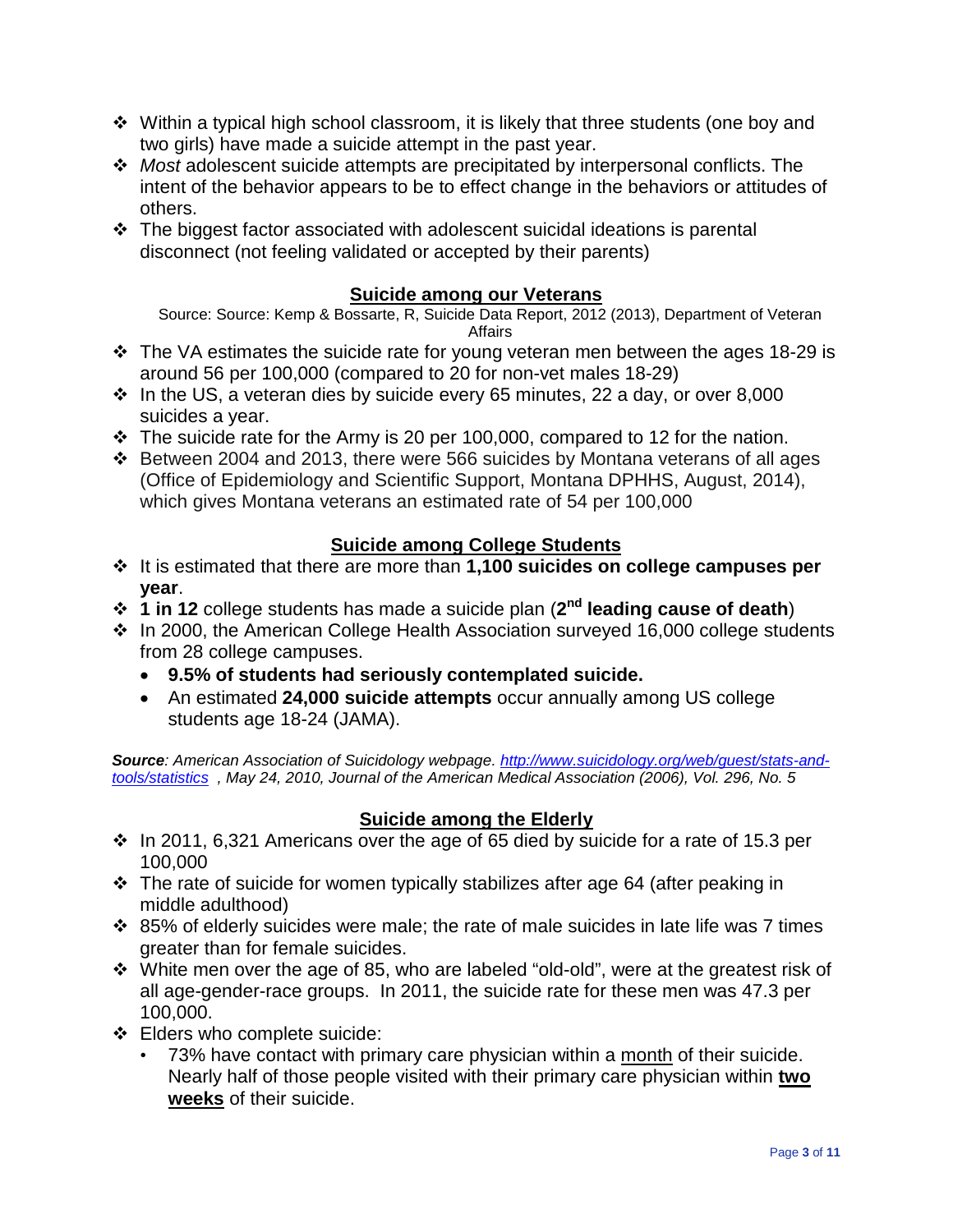#### **Suicide in Montana**

*Data Source: 2011 National Vital Statistics Reports (June, 2014), Montana Office of Epidemiology and Scientific Support (August, 2014), Montana Youth Risk Behavior Survey (July, 2013)*

- For all age groups, Montana has ranked in the **top five** for suicide rates in the nation, for the past thirty years. **In a report for 2011 in the National Vital Statistics Report, Montana is tied for the highest rate of suicide in the nation** (232 suicides for a crude rate of 23.3)
- $\cdot$  In 2013, there were 231 suicides for a rate of 22.8/100,000 compared to a national rate of 12.7
- Suicide has ranked as the 7th or 8th leading cause of death for Montanans for more than two decades. Gender differences are similar with national statistics, with males at greater risk.
- $\cdot$  In Montana, the highest rate of suicide is among American Indians (26.4 per 100,000) although they only constitute 6% of the state's population. Caucasians are second at 22.3 per 100,000.
- $\div$  Firearms (63%), suffocation (19%), and poisoning (13%) are the most common means of suicide in Montana. Other means include carbon monoxide, overdose, motor vehicles accidents, and jumping from heights.
- $\cdot$  In Montana in 2013 there were 40 youth suicides (ages 15-24) for a rate of 23. This compares to the national rate for the same age group of 10.54. *Over the last two years 75% of the youth suicides were completed by firearms.*
- According to the 2013 Youth Risk Behavior Survey, during the 12 months before the survey, 7.9% of all Montanan students in grades 9 through 12 had made a suicide attempt and 12.1% of  $7<sup>th</sup>$  and  $8<sup>th</sup>$  graders. For American Indian students on reservations, 15.1% had attempted suicide one or more times in the twelve months before the survey and 20.6% of American Indian students attending school in an urban setting.
- Suicide is the number **one** cause of preventable death in Montana for children ages 10-14
- Over the past ten years suicide is the number **two** cause of death for children ages 10-14, adolescents ages 15-24 and adults ages 25-44.
- For 2012 and 2013, there were **70** suicides for Montanans over the age 65, for an **average of 35 per year**. This gives Montana a rate of approximately **21.67 per 100,000**.
- $\div$  Studies show that for every completed suicide, there are 6 survivors. Given there are approximately 220-240 suicides in Montana every year, that means there are about 1,400 new survivors every year in Montana. *A survivor of suicide is 3x the risk of completing suicide themselves.*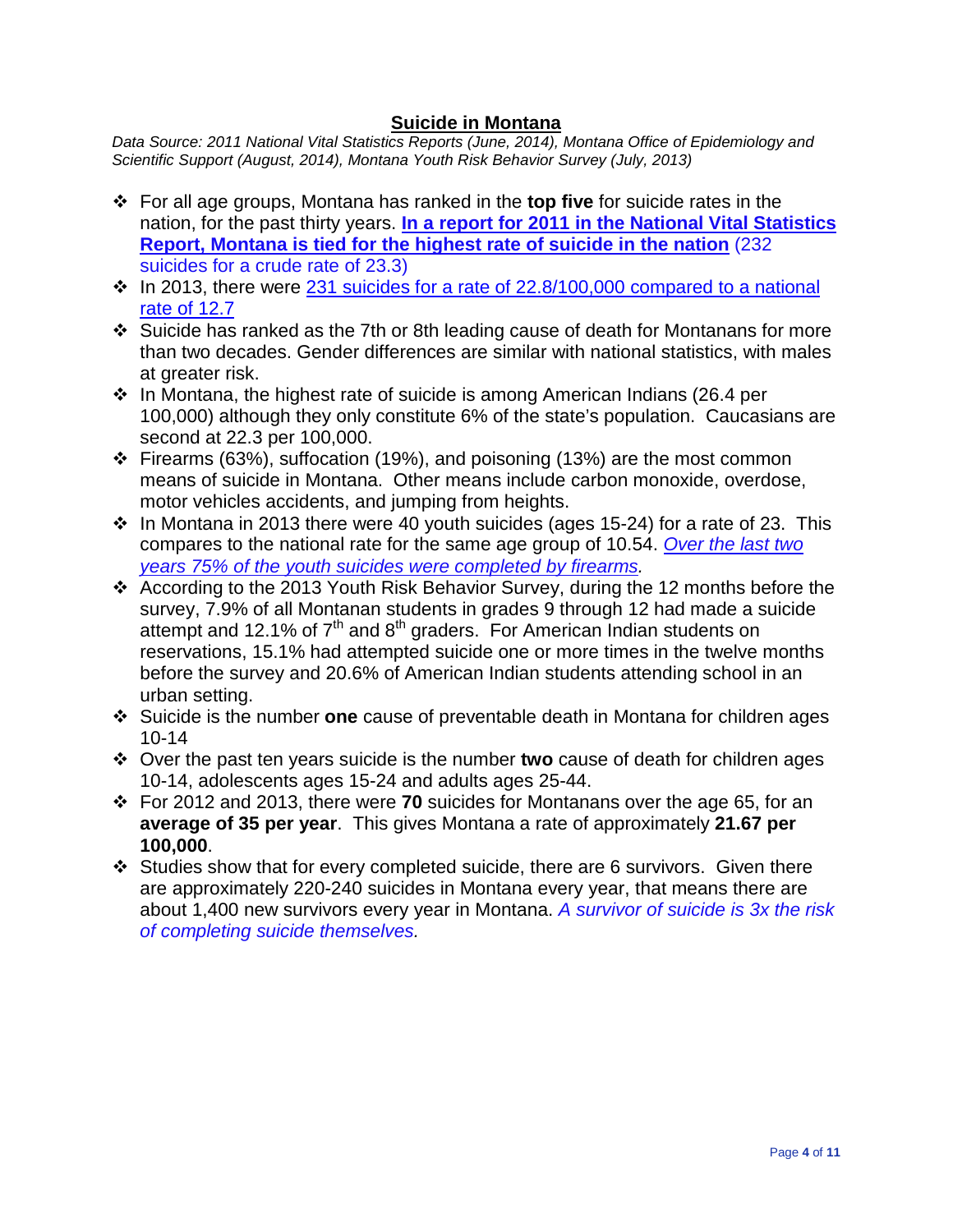

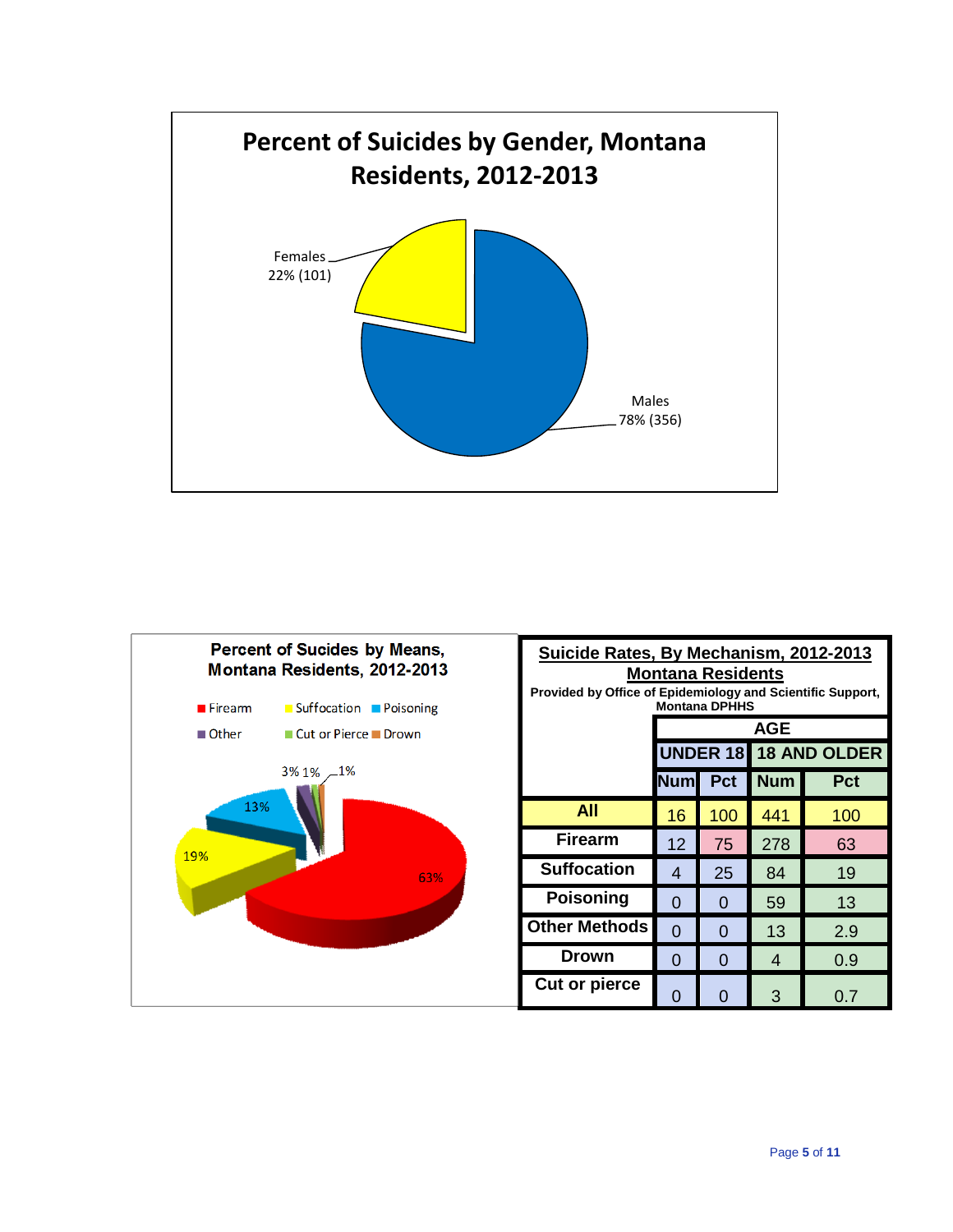

2012-2013 Suicides by Ethnicity: White-411, AI/AN-38

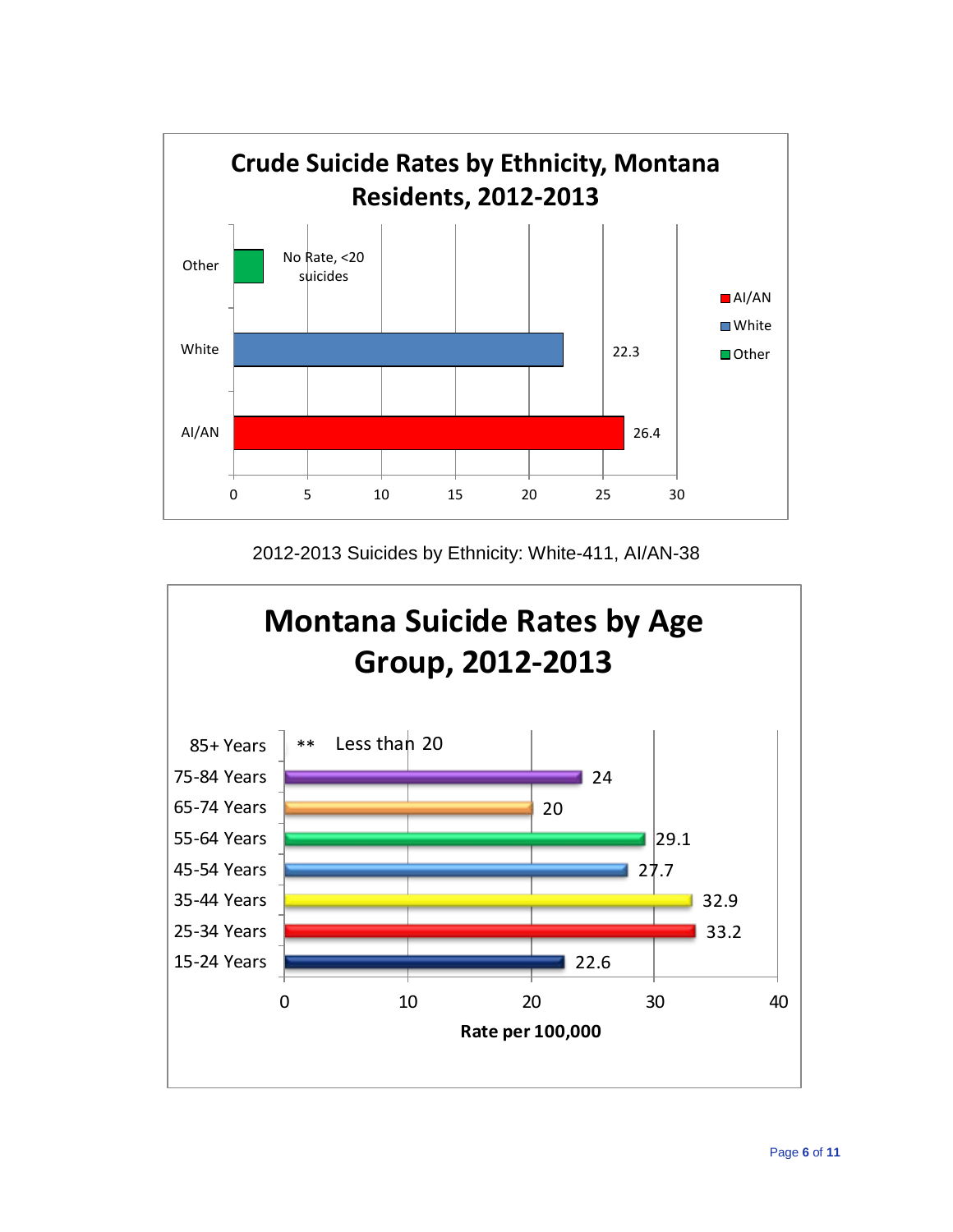### **Frequency and Rate of Suicide by County of Residence, Montana Residents, 1994-2013**

#### **Montana counties with the highest rate of suicide between 1994 and 2013**

Data is only provided for counties that had 20 or more suicides. Numbers below 20 are statistically unreliable, especially when we presenting 15 years of data. Counties with fewer than 5 suicides are only identified with a  $<$   $5$ indication.

The population is the total number of people who lived in the county for each year between 1994 and 2013.



| County                   | <b>Suicides</b> | <b>Population</b> | Rate                     | County              |                 | <b>Suicides Population</b> | Rate              |
|--------------------------|-----------------|-------------------|--------------------------|---------------------|-----------------|----------------------------|-------------------|
| <b>BEAVERHEAD</b>        | 47              | 182,684           | 25.7                     | <b>MADISON</b>      | 37              | 142,857                    | 25.9              |
| <b>BIG HORN</b>          | 43              | 253,231           | $\overline{17}$          | <b>MEAGHER</b>      | $\overline{7}$  | 38,159                     | $\blacksquare$    |
| <b>BLAINE</b>            | 30              | 135,060           | 22.2                     | <b>MINERAL</b>      | 17              | 79,594                     |                   |
| <b>BROADWATER</b>        | $\overline{24}$ | 95,732            | 25.1                     | <b>MISSOULA</b>     | 394             | 2,017,420                  | 19.5              |
| <b>CARBON</b>            | 30              | 194,180           | 15.4                     | <b>MUSSELSHELL</b>  | 24              | 89,446                     | 26.8              |
| <b>CARTER</b>            | $<$ 5           | 25,944            | ÷.                       | <b>PARK</b>         | 89              | 313,209                    | 28.4              |
| <b>CASCADE</b>           | 343             | 1,617,743         | 21.2                     | <b>PETROLEUM</b>    | $5$             | 9,987                      | $\blacksquare$    |
| <b>CHOUTEAU</b>          | 21              | 116,478           | $\overline{18}$          | <b>PHILLIPS</b>     | $\overline{15}$ | 89,514                     | ÷.                |
| <b>CUSTER</b>            | 65              | 234,408           | 27.7                     | <b>PONDERA</b>      | 18              | 125,637                    | ÷.                |
| <b>DANIELS</b>           | $5$             | 38,017            |                          | <b>POWDER RIVER</b> | $5$             | 36,692                     |                   |
| <b>DAWSON</b>            | 31              | 180,777           | 17.1                     | <b>POWELL</b>       | 36              | 140,984                    | 25.5              |
| <b>DEER LODGE</b>        | 54              | 189,121           | 28.6                     | <b>PRAIRIE</b>      | $<$ 5           | 23,719                     |                   |
| <b>FALLON</b>            | $\overline{7}$  | 57,603            | $\blacksquare$           | <b>RAVALLI</b>      | 170             | 747,641                    | $\overline{22.7}$ |
| <b>FERGUS</b>            | 46              | 235,906           | 19.5                     | <b>RICHLAND</b>     | 27              | 195,486                    | 13.8              |
| <b>FLATHEAD</b>          | 331             | 1,622,072         | 20.2                     | <b>ROOSEVELT</b>    | 56              | 211,648                    | 26.5              |
| <b>GALLATIN</b>          | 250             | 1,534,987         | 16.3                     | <b>ROSEBUD</b>      | 45              | 189,019                    | 23.8              |
| <b>GARFIELD</b>          | $5$             | 25,500            |                          | <b>SANDERS</b>      | 59              | 214,799                    | 27.5              |
| <b>GLACIER</b>           | 46              | 264,776           | 17.4                     | <b>SHERIDAN</b>     | 23              | 76,699                     | 30 <sub>o</sub>   |
| <b>GOLDEN VALLEY</b>     | $5$             | 19,343            |                          | <b>SILVER BOW</b>   | 189             | 684,671                    | 27.6              |
| <b>GRANITE</b>           | 18              | 58,625            | $\overline{a}$           | <b>STILLWATER</b>   | 33              | 168,426                    | 19.6              |
| <b>HILL</b>              | 56              | 329,605           | 17                       | <b>SWEET GRASS</b>  | 15              | 71,209                     |                   |
| <b>JEFFERSON</b>         | 39              | 208,669           | 18.7                     | <b>TETON</b>        | 19              | 124,815                    | $\blacksquare$    |
| <b>JUDITH BASIN</b>      | 8               | 43,690            | $\blacksquare$           | <b>TOOLE</b>        | 19              | 103,545                    | $\blacksquare$    |
| <b>LAKE</b>              | 123             | 542,939           | 22.7                     | <b>TREASURE</b>     | $\overline{5}$  | 15,901                     | ä,                |
| <b>LEWIS &amp; CLARK</b> | 229             | 1,169,129         | 19.6                     | <b>VALLEY</b>       | 27              | 152,626                    | 17.7              |
| <b>LIBERTY</b>           | $<$ 5           | 45,228            |                          | <b>WHEATLAND</b>    | $\overline{8}$  | 43,998                     | $\blacksquare$    |
| <b>LINCOLN</b>           | 91              | 381,654           | 23.8                     | <b>WIBAUX</b>       | $5$             | 20,974                     | $\blacksquare$    |
| <b>MCCONE</b>            | $\overline{8}$  | 37,453            | $\overline{\phantom{a}}$ | <b>YELLOWSTONE</b>  | 509             | 2,734,418                  | 18.6              |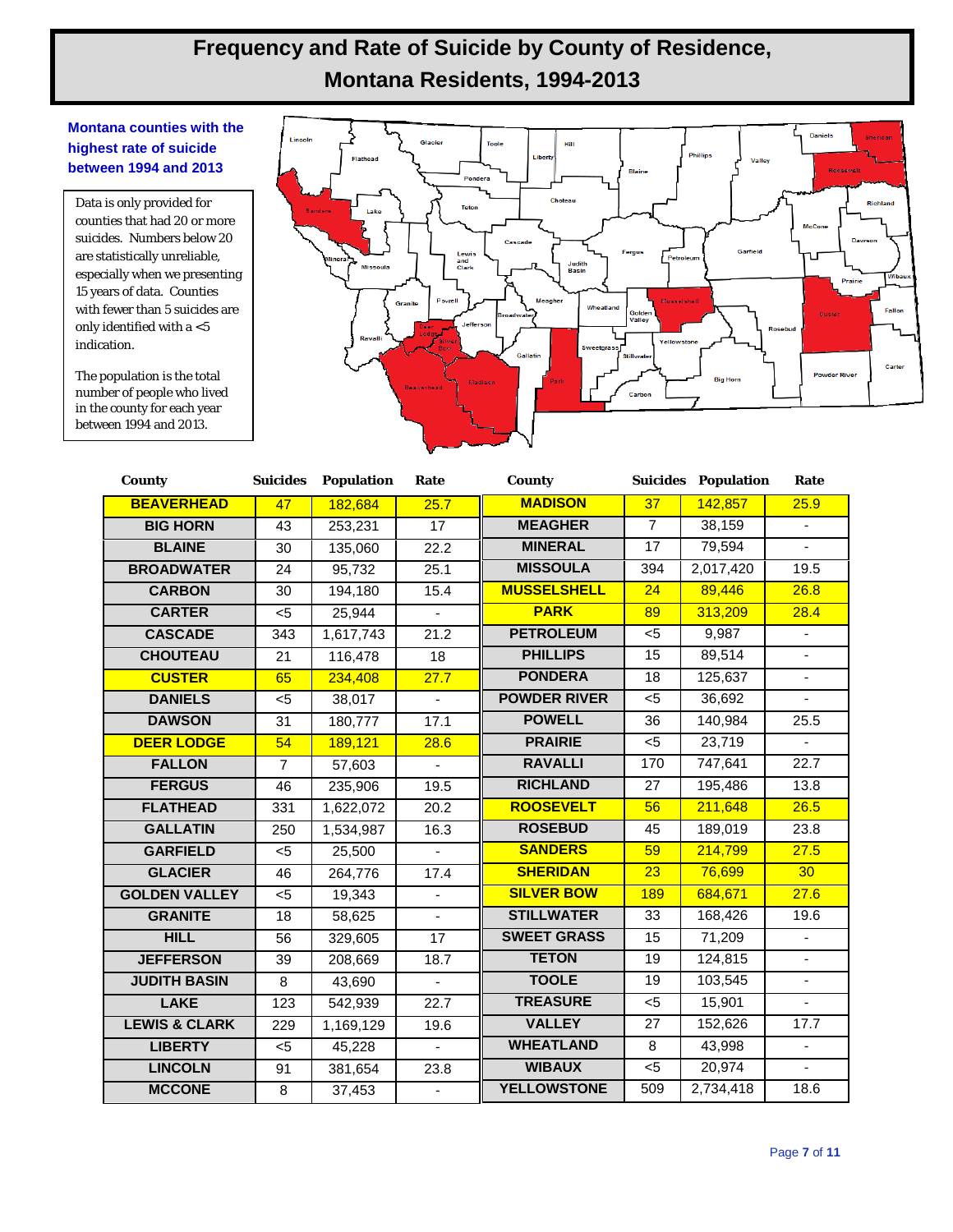## **Objectives and Interventions**

**In an effort to ensure that Montana aligns with the revised National Strategy for Suicide Prevention (2012), the Montana State Strategic Suicide Prevention Plan identifies one specific Montana objective for each goal identified in the national plan. Below, are specific interventions being implemented to achieve each of the Montana objectives.**



Goal 1: Montana Objective: Integrate suicide prevention gatekeeper training and prevention tools into law enforcement, health care, primary and secondary education, tribal, and community levels.

Current interventions to meet objective:

- $\triangleright$  Question Persuade Refer (QPR) and Mental Health First Aid is part of the core curriculum at the Montana Law Enforcement Academy
- Applied Suicide Intervention Skills Training (ASIST) provided around the state in communities and reservations
- $\triangleright$  QPR training provided to primary care providers, nurses, teachers, students, and communities.

Goal 2: Montana Objective: Increase knowledge of the warning signs for suicide and how to connect individuals in crisis with assistance and care through public awareness campaigns, social media, and community presentations.

Current interventions to meet objective:

- $\triangleright$  Public awareness campaigns to identify warning signs, how to intervene, and access to crisis resources through statewide television, radio, and Facebook.
- $\triangleright$  Gatekeeper trainings around the state that include warning signs, how to intervene, and state-wide resources.
- $\triangleright$  Stabilized the Montana Suicide Prevention Lifeline into two regional call centers available 24 hours a day, 7 days a week. The Lifeline also has a Veteran option that connects directly to the national VA Crisis Center.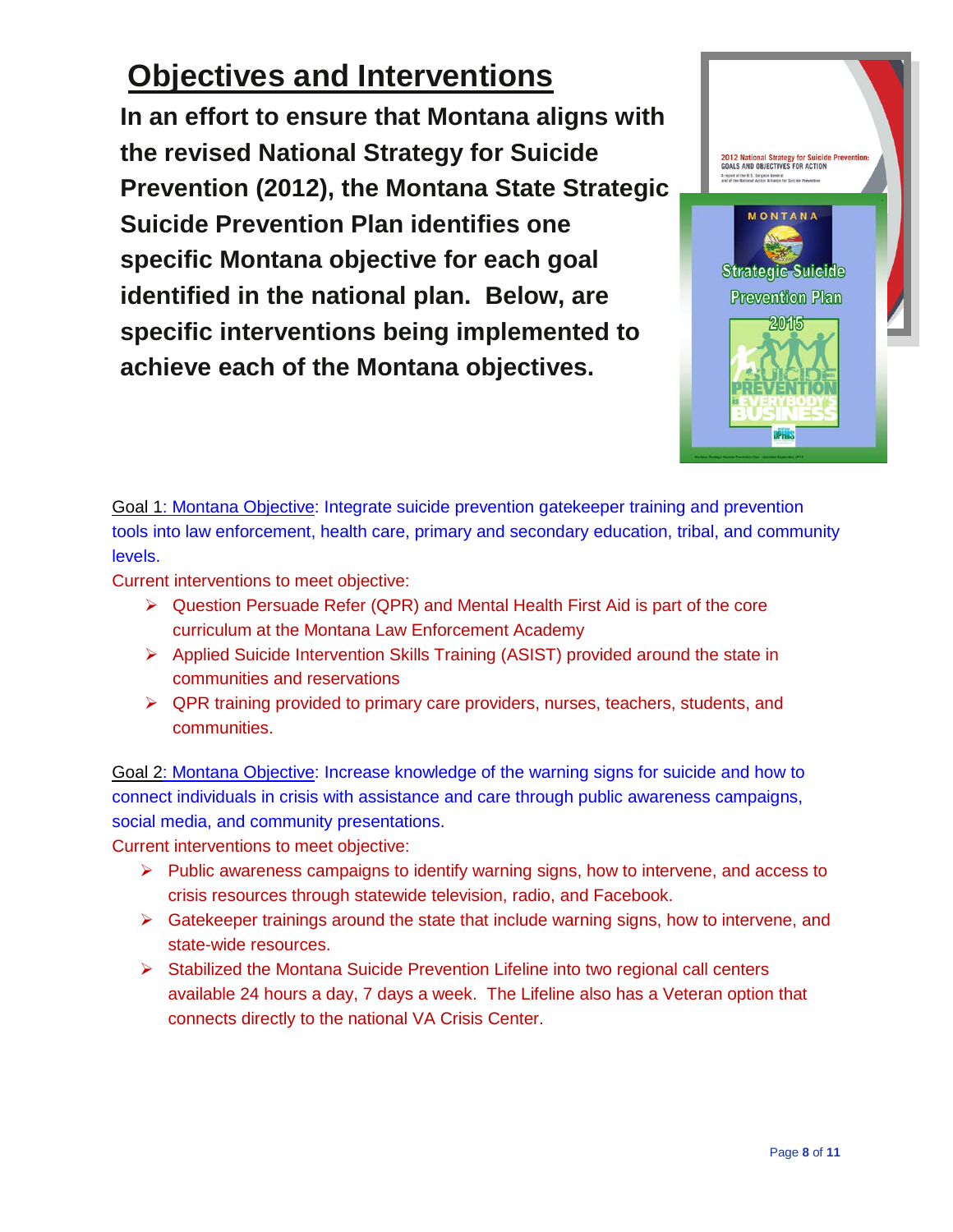Goal 3: Montana Objective: Reduce stigma, promote the understanding that recovery from mental and substance use disorders is possible, and promote protective factors from suicide risk through implementation of evidence-based practices and public awareness campaigns. Current interventions to meet objective:

- $\triangleright$  Mental Health First Aid provided to communities around the state as well as part of the core curriculum for all detention officers at the Montana Law Enforcement Academy.
- $\triangleright$  Public awareness campaigns and community trainings that emphasize the correlation of mental illness with suicide and the need to address the stigma associated with mental illness.

Goal 4: Montana Objective: Encourage media resources and institutes of public education to utilize known SAMHSA resources on the reporting and responding of suicides in communities. Current interventions to meet objective:

- ▶ SAMHSA's "Preventing Suicide: A Toolkit for High Schools" made available on the state website to all secondary schools in the state.
- $\triangleright$  SAMHSA's Media Guidelines for the Reporting of Suicide made available on the state website.
- SAMHSA's "Suicide Prevention Toolkit for Senior Living Communities" made available on the state website to all senior living facilities in the state.
- SAMHSA's "Suicide Prevention Toolkit for Rural Primary Care Providers" made available on the state website to all healthcare providers in the state.

Goal 5: Montana Objective: Encourage community-based settings to implement effective programs and provide education that promote wellness and prevent suicide and related behaviors through the use of evidence-based programs available through the DPHHS. Current interventions to meet objective:

- $\triangleright$  QPR, ASIST, Mental Health First Aid provided to any community that requests training.
- $\triangleright$  Grants provided to communities and tribal entities to provide gatekeeper training, public awareness campaigns, and screening.

Goal 6: Montana Objective: Encourage and promote the safe storage and protection of firearms from high risk populations through the use of gunlocks and other gun safety measures. Current interventions to meet objective:

 $\triangleright$  Firearm safety program involving providing free gunlocks to community health departments, tribal entities, law enforcement, and primary care.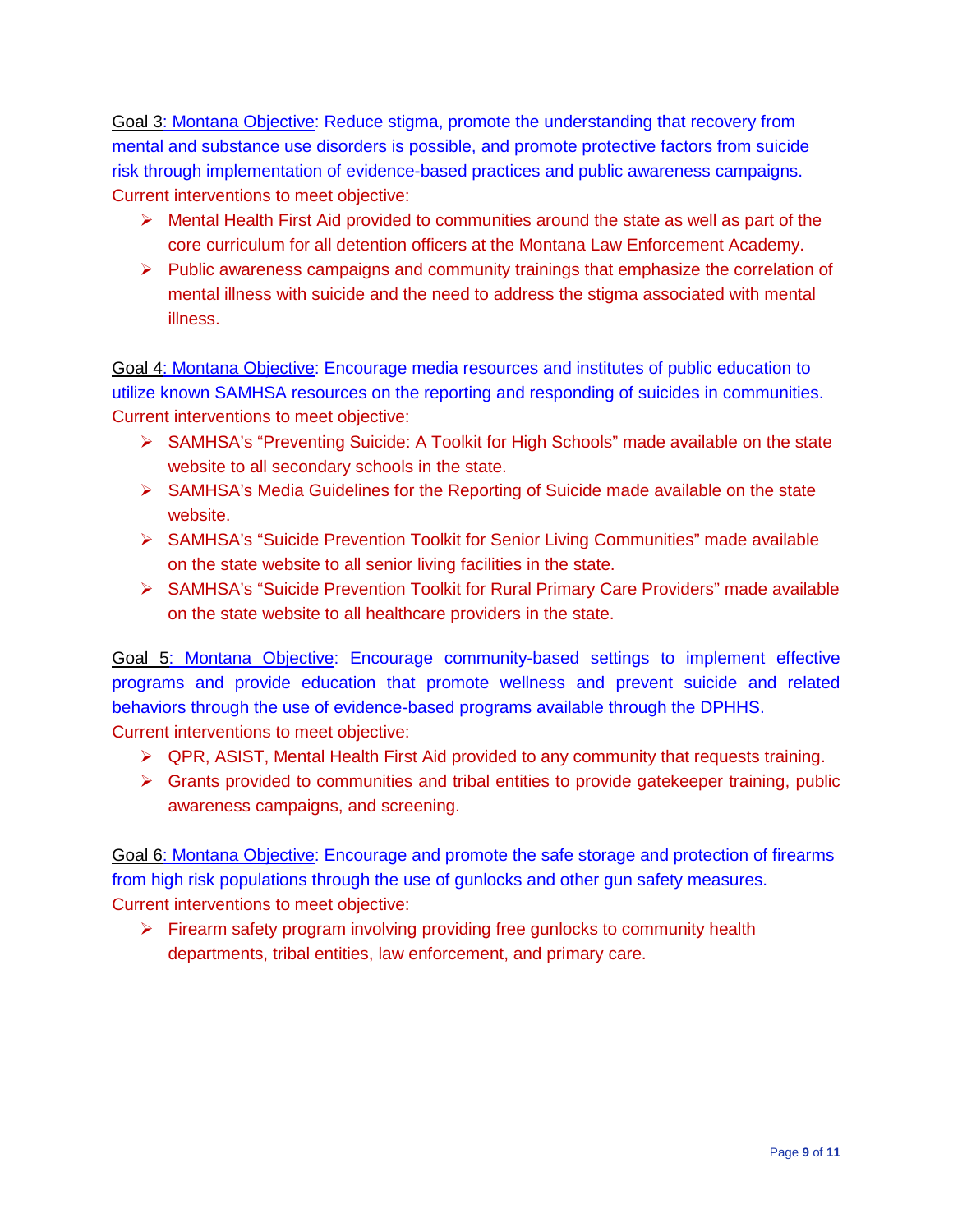Goal 7: Montana Objective: Provide training on suicide prevention to community groups, mental health/chemical dependency providers, law enforcement, health care providers and school educators.

Interventions to meet objective:

- $\triangleright$  Suicide prevention training provided to local law enforcement, fire fighters, VA staff, EMS personnel, clergy, civic groups.
- $\triangleright$  Suicide prevention training provided to mental health and chemical dependency professionals around the state.
- $\triangleright$  Suicide prevention materials provided to primary care, chemical dependency professionals, parents, funeral home directors, cosmetologists, bartenders, veterans.

Goal 8: Montana Objective: Encourage health care delivery systems to incorporate suicide prevention and appropriate responses to suicide attempts as indicators of continuous quality improvement efforts, such as universal depression screening and referral to community mental health providers.

Current interventions to meet objective:

- Providing SAMHSA's "Suicide Prevention Toolkit for Rural Primary Care Providers" to all healthcare providers in the state, which includes depression screens.
- $\triangleright$  Suicide Prevention trainings that emphasize the need for universal screening for depression by primary care providers.
- $\triangleright$  Suicide Prevention training provided in schools of nursing.
- $\triangleright$  Suicide Prevention material for those that have attempted or have a family member who has attempted is available on the state website.

Goal 9: Montana Objective: Implement guidelines for clinical practice and continuity of care for providers who treat persons with suicide risk through training in core competencies and access to national protocols.

Current interventions to meet objective:

 $\triangleright$  Collaborated with the Montana Chapter of the National Association of Social Workers to provide core competency training for mental health professionals around the state.

Goal 10: Montana Objective: Provide appropriate resources to individuals affected by a suicide attempt or bereaved by suicide, including survivor support.

Current interventions to meet objective:

- $\triangleright$  Provide resources to communities to start suicide survivor support groups.
- ▶ Co-sponsor state conferences on grief counseling and bereavement.
- $\triangleright$  Sponsor community trainings on grief counseling for survivors of suicide.
- $\triangleright$  Provide suicide survivor resources to families as identified through the Suicide Mortality Review Team.